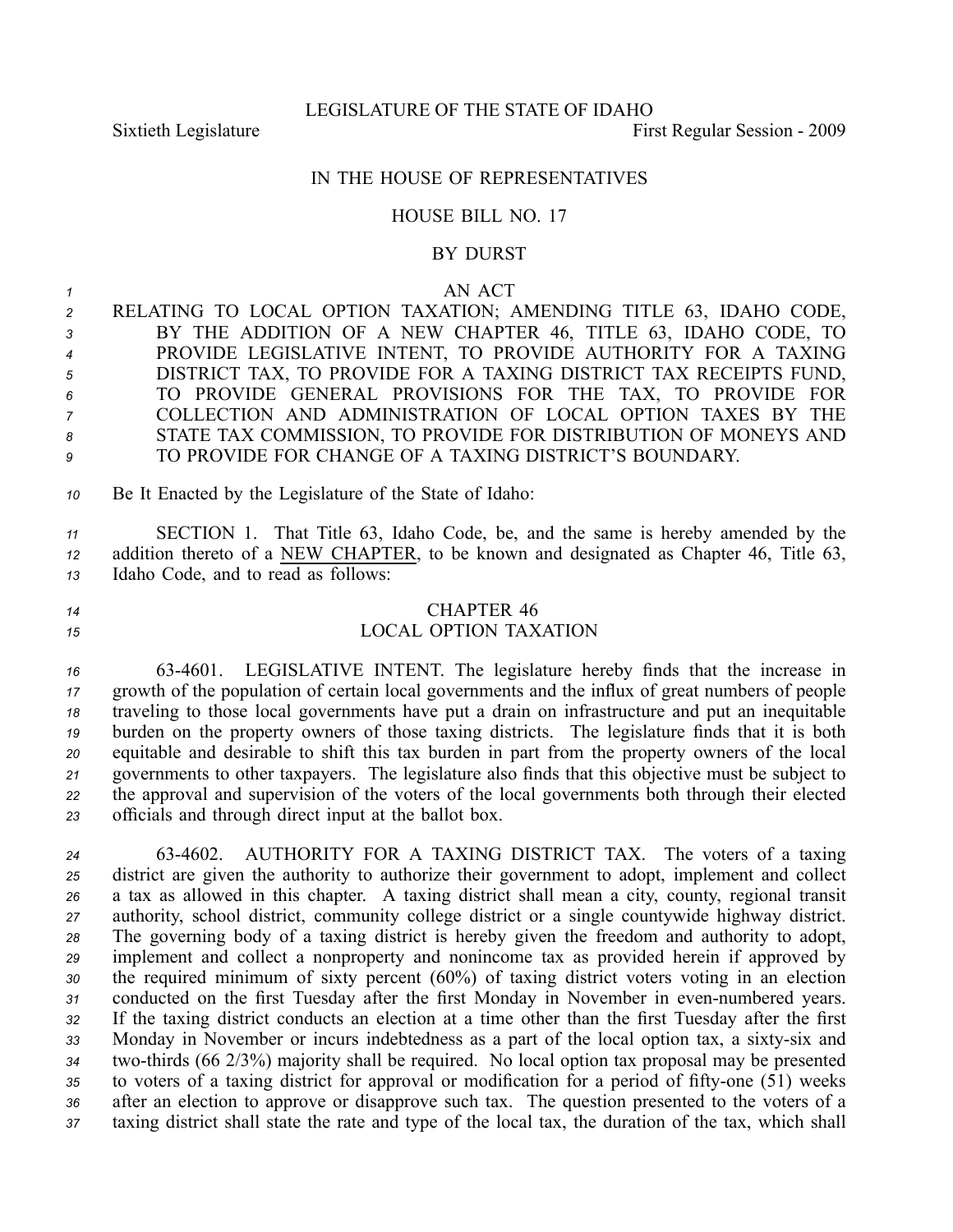not exceed five (5) years and the purposes of the tax. If <sup>a</sup> city or county has <sup>a</sup> local option tax in place it may collect either: <sup>a</sup> tax pursuan<sup>t</sup> to this chapter if one is approved; or the city or county local option tax in place, but not both. The taxes authorized to be collected by <sup>a</sup> taxing district include sales and use tax pursuan<sup>t</sup> to chapter 36, title 63, Idaho Code, <sup>a</sup> sales tax on the sale of motor fuel, notwithstanding the exemption in chapter 36, title 63, Idaho Code, an occupancy tax upon hotel, motel and other sleeping accommodations rented or leased for <sup>a</sup> period of thirty (30) days or less, <sup>a</sup> tax upon liquor by the drink, wine and beer sold at retail for consumption on the licensed premises, <sup>a</sup> tax on cigarette and tobacco products authorized in chapter 25, title 63, Idaho Code, and <sup>a</sup> tax on all products sold by the state liquor dispensary within the boundaries of the taxing district. Any tax imposed pursuan<sup>t</sup> to this section may only be expended for lawful or constitutional purposes that the taxing district is authorized to administer.

 634603. TAXING DISTRICT TAX RECEIPTS FUND. (1) Any taxing district that implements <sup>a</sup> local option tax pursuan<sup>t</sup> to this chapter shall create and establish in the office of its treasurer <sup>a</sup> local option tax receipts fund. The treasurer of the taxing district shall submit to the board of county commissioners and the state tax commission <sup>a</sup> statement showing the balance in the fund as of September 1 of each year.

 634604. GENERAL PROVISIONS. Any ordinance assessing <sup>a</sup> tax pursuan<sup>t</sup> to this chapter shall contain <sup>a</sup> finding by the governing board of the taxing district based upon evidence presented to it that the conditions set forth in section 634601, Idaho Code, exist, and shall provide the methods for reporting and collecting taxes due. Taxes collected pursuan<sup>t</sup> to any such ordinance shall be remitted to the taxing district official designated in such ordinance or other such official contracting, pursuan<sup>t</sup> to this chapter, with the taxing district to provide collection services, and shall constitute revenue of the taxing district available for lawful public purposes of the taxing district. In any election, the ordinance submitted to taxing district voters shall: (1) state and define the rate and type of tax to be approved; (2) state that the revenues derived from the tax shall be used for lawful public purposes of the taxing district; and (3) state the duration of the tax which shall not be in excess of five (5) years. The clerk of the taxing district adopting an ordinance, or any amendment thereto, shall forward <sup>a</sup> copy of the ordinance or amendment to the state controller, the chairman of the state tax commission and the chairman of the state board of tax appeals.

 634605. COLLECTION AND ADMINISTRATION OF LOCAL OPTION TAXES BY THE STATE TAX COMMISSION – DISTRIBUTION. (1) Any taxing district which has levied <sup>a</sup> tax pursuan<sup>t</sup> to section 634602, Idaho Code, may enter into <sup>a</sup> contract with the state tax commission for the collection and administration of such taxes in like manner, and under definitions and rules of the state tax commission, for the collection and administration of any tax authorized to be collected pursuan<sup>t</sup> to section 634602, Idaho Code. A taxing district that levies such tax shall have the right to review and audit the records of collection thereof maintained by the commission and the returns of taxpayers relating to such tax. Alternatively, such taxing district shall have authority to administer and collect such tax.

*<sup>41</sup>* (2) All revenues collected by the state tax commission pursuan<sup>t</sup> to section 634602, *<sup>42</sup>* Idaho Code, shall be distributed as follows: